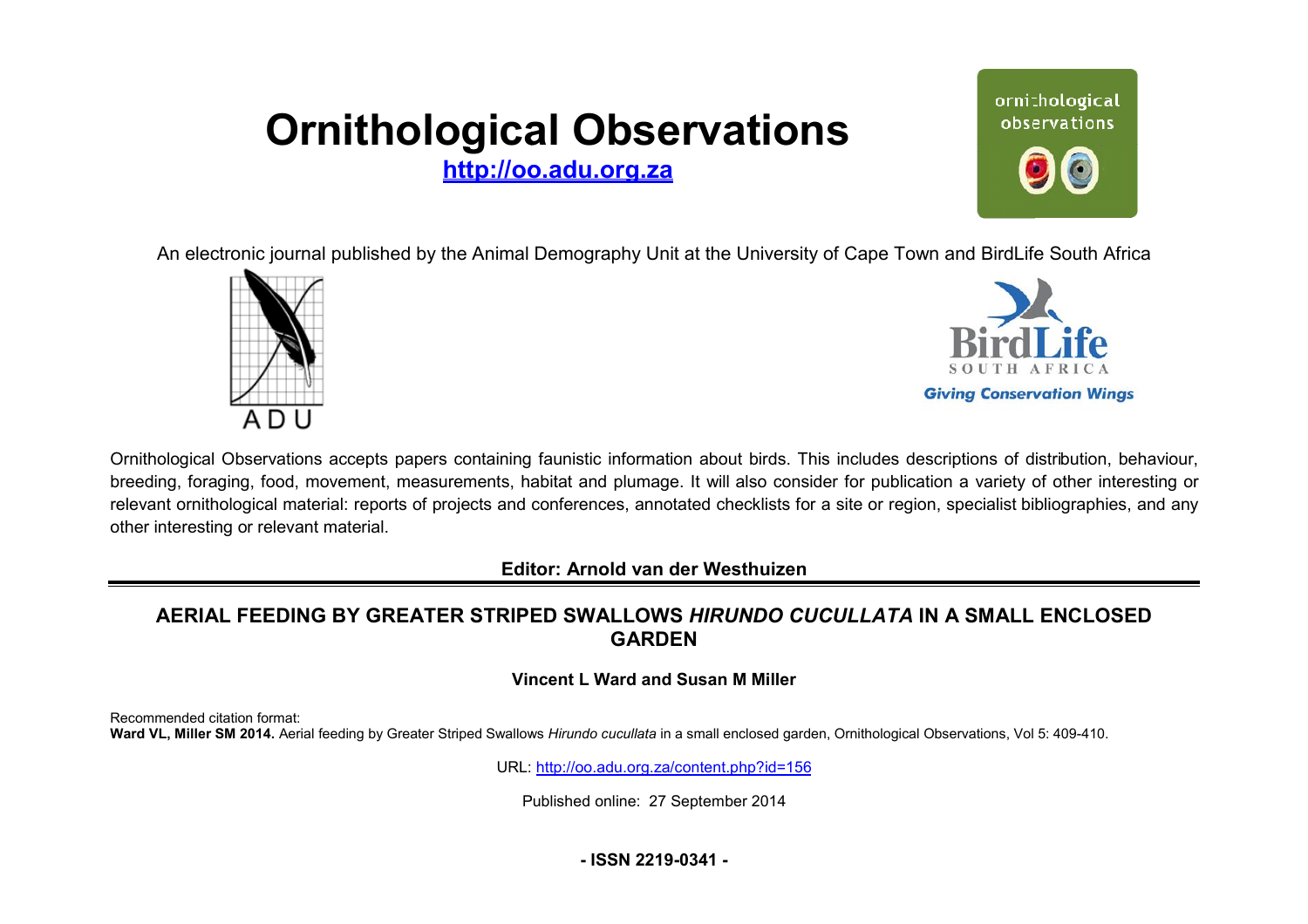### **AERIAL FEEDING BY GREATER STRIPED EATER SWALLOWS** *HIRUNDO CUCULLATA* **IN A SMALL ENCLOSED GARDEN**

*Vincent L Ward1\* and Susan M Miller<sup>2</sup>*

 $1$  Department of Biodiversity and Conservation Biology, University of the Western Cape, Private Bag X17, Bellville, 7535, South Africa <sup>2</sup>Veterinary Genetics Laboratory, University of Pretoria, Private Bag X04, Onderstepoort, 0110, South Africa

\* Corresponding author: [vincentlward@gmail.com](mailto:vincentlward@gmail.com)

On 19 April 2014, Greater Striped Swallows *Hirundo cucullata*  were seen feeding on aerial insects within a small residential garden in Annlin, Gauteng, South Africa (Fig 1). The garden was enclosed by a 1.75 m high solid wall and the open space measured 7x7 m.

An estimated 15-20 swallows fed for approximately 20 minutes. Birds darted in and out of the garden, or tightly circled within the walls (Fig 2). The swarm of small prey insects was confined to this area. .No feeding was seen in other gardens in the residential complex. A single male Mountain Wheatear *Oenanthe monticola* was ground feeding on the same insects during part of the event.

The basic elements of this event, i.e. aerial group feeding on a concentrated prey, are not novel (Turner 2004). However, f feeding in such a confined space appears to be previously unreported. The species accounts of small aerial insectivores i.e. swallows/ martins/saw-wings and swifts in Hockey et al. (2005) do not report



**Fig 1** - Elevated view of the enclosed garden. Twelve Greater Striped Swallows *Hirundo cucullata* are circled in black. © SM Miller

any similar feeding behaviour. An appeal posted on the Ornithological Observations Facebook page and the SA Birdnet email list server yielded no similar observations.

A short video clip of this event is available at the following link: <https://www.youtube.com/watch?v=nkb4GvbAWuc>